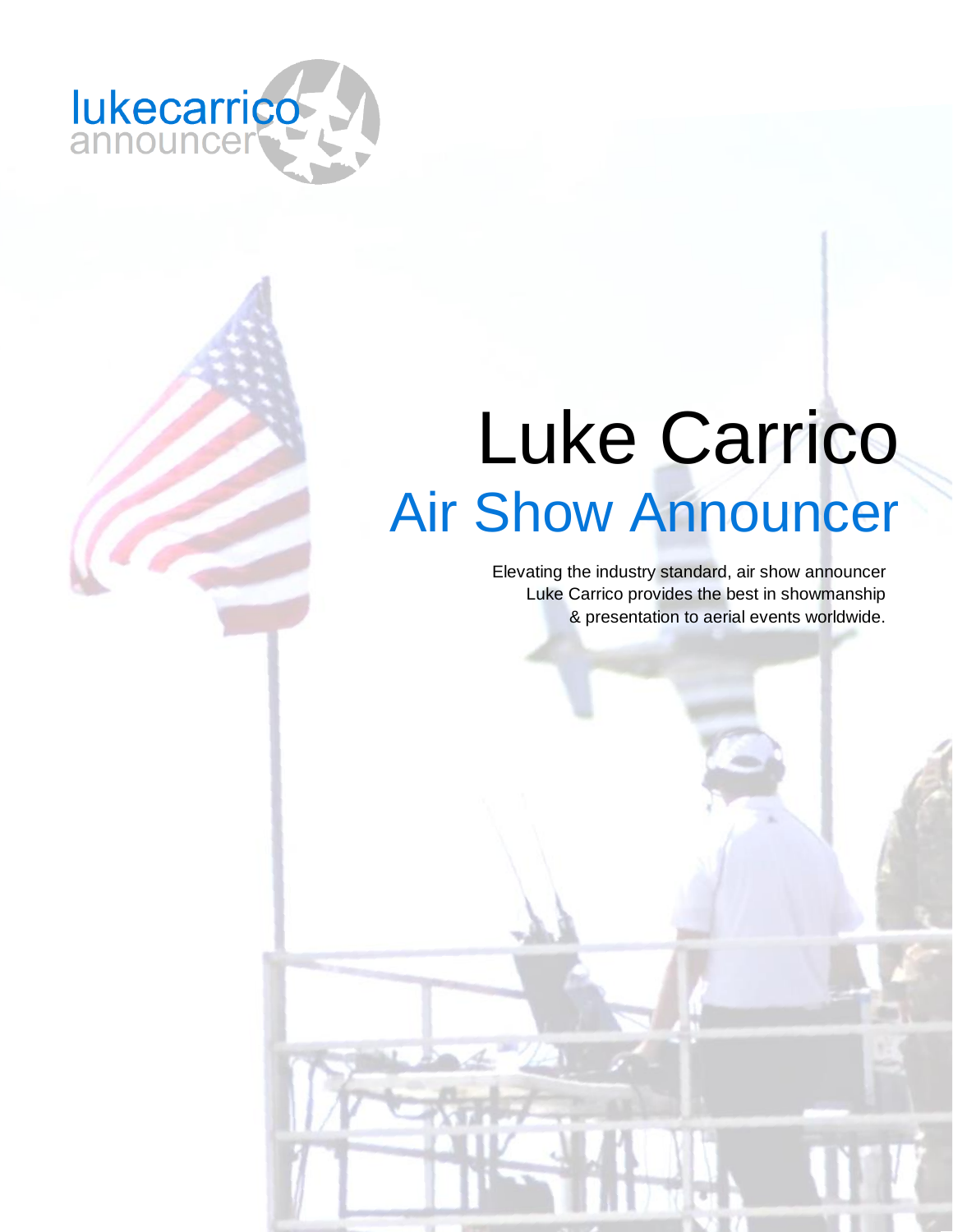#### **SYNOPSIS**

Air Show Announcer Luke Carrico serves as the voice of numerous aerial events all across the United States and internationally. From the coasts of Maine to California and even Japan, he has announced at more than fifty unique events worldwide across the past half-decade. His exciting, enthusiastic, and professional presentation of the action overhead places the attention of spectators directly into the cockpits. A licensed private pilot and charismatic entertainer, Luke has dedicated much of his life to the art form of air show announcing and it showcased in every single event he presents.

Luke got his start volunteering for his hometown air show in southern Indiana and has since supported some of the nation's most prestigious military and civilian air shows. Carrico has worked with all of the North American jet demonstration teams, single-ship demonstration units, and countless civilian performers and operational squadrons and stays busy each year announcing more than 15 events annually. His tenure as a professional and full-time air show announcer makes him a talent of choice for several award-winning aerobatic teams, air show performers, and has now amassed hundreds of live performances presented since 2008.

In addition to his role as a professional announcer, Luke is also an independent contractor providing consulting services to organizations, local governments, and the U.S. military. He has been invited to participate in some of the largest and most known air shows in the country and additionally annually serves as an emcee and presenter at the International Council of Air Shows (ICAS) convention held in Las Vegas each year.

#### **SERVICES**

Production is an integral of Luke Carrico's total presentation and air show delivery. Traveling to each show site with professional grade audio equipment, broadcast headsets, mixers, and an unmatched music library, Luke is able to finetune his announcing to best match the event, the performers, and of course the spectators and sponsors. This capability along with his years of air show experience allows Carrico to handle any conceivable situation that may arise during your event, and ultimately *Elevates Your Air Show* to the next flight level.

- $\rightarrow$  Professional air show announcing & live production services
- $\rightarrow$  Tailored soundtracks and extensive music library (4,500+ tracks)
- $\rightarrow$  ESPN-style broadcast headsets, audio mixers, & professional grade equipment
- $\rightarrow$  Emphasis on event sponsors & in-show commercial mentions
- **→** *Live To The Cockpit* communications capability
- **→ U.S./DoD & International Jet Team experience**
- $\rightarrow$  A lively talent for media interviews & show promotion
- $\rightarrow$  High quality voiceovers and video editing

### **REFERENCES**

**Dennis Dunbar, Producer** EAA AirVenture Oshkosh [dennisjdunbar@rocketmail.com](mailto:dennisjdunbar@rocketmail.com) (321) 543-8837

**Rob Holland, World Aerobatic Champion** Ultimate Air Shows, LLC rob@ultimateairshows.com (603) 401-0001

**Lt. Col. Billy Werth** 434th Air Refueling Wing [billy@grayout.com](mailto:billy@grayout.com) (317) 379-2622

**Jim Breen, Producer** The Air Show Network [jim@airshownetwork.com](mailto:jim@airshownetwork.com) (805) 687-0158

**Brooks Pettit, Producer** Thunder Over the Heartland [brooks@vaerusaviation.com](mailto:brooks@vaerusaviation.com) (785) 246-5403

**Lt Col. Ronald Davenport** Aviation Nation Air & Space Expo [ronald.davenport.1@us.af.mil](mailto:ronald.davenport.1@us.af.mil) (919) 273-7872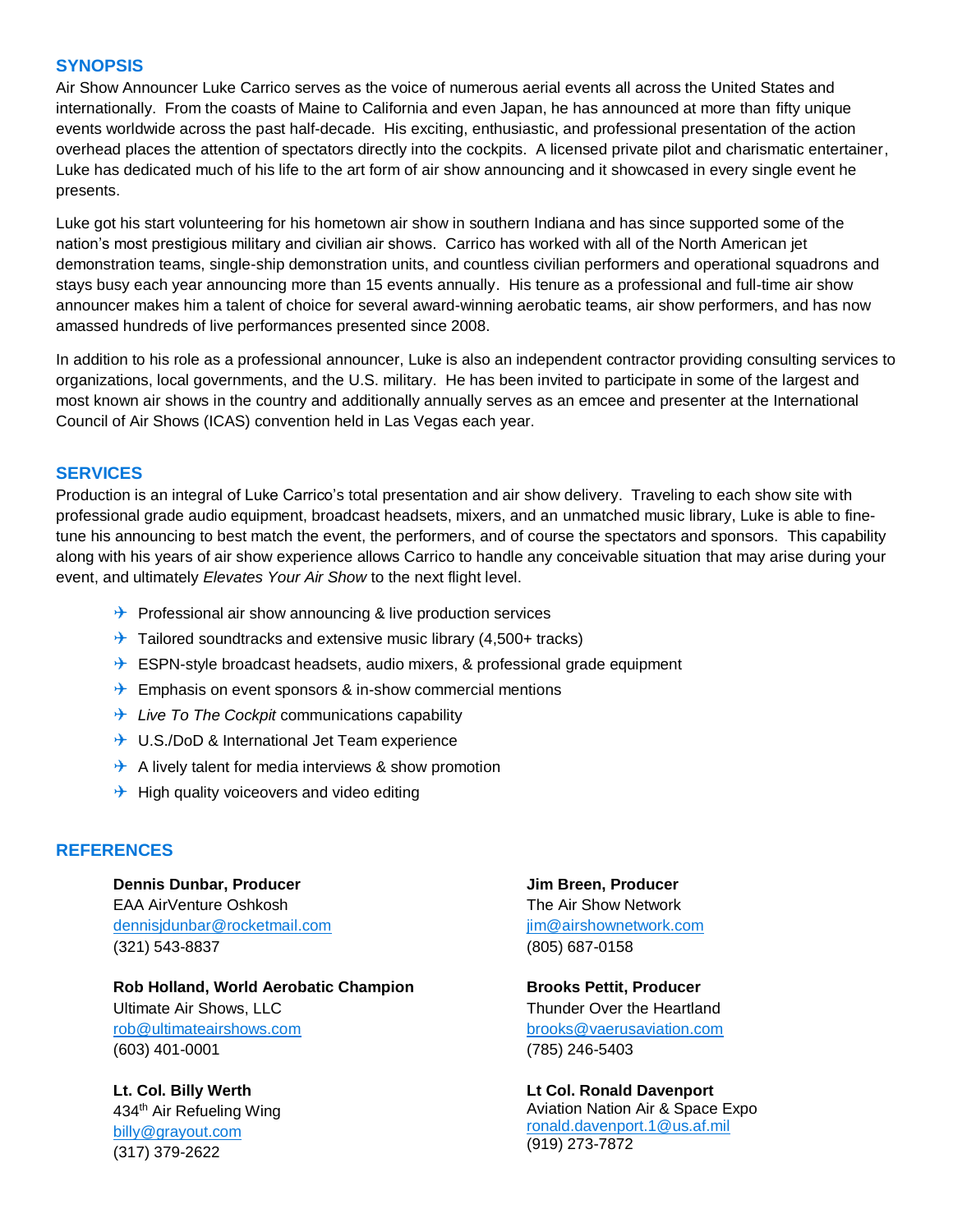## **SAM INFORMATION**

**Aerotainment Solutions, LLC** dba Luke Carrico, Air Show Announcer 5919 Sarabeth Lane Evansville, IN 47712-7105

**DUNS #**: 08009946 **CAGE**: 8006N

**NAICS:** 711510, Independent Artists, Writers, and Performers **SIC:** 7929, Performing Arts **BIZ ID**: 2015060200396

Please send **ALL** government related correspondence *(including RFP, RFQ, & statement of work)* via e-mail to [lukecarrico@live.com](mailto:lukecarrico@live.com) OR [lcasagov@gmail.com.](mailto:lcasagov@gmail.com)

> *Additional information available upon request. \*WAWF registered*

## **CONTACT**

**Luke Carrico, Air Show Announcer** Aerotainment Solutions, LLC Indianapolis, Indiana

(812) 484-7536 [lukecarrico@live.com](mailto:lukecarrico@live.com) lukecarrico.com aerotainmentsolutions.com



*Member, International Council of Air Shows*